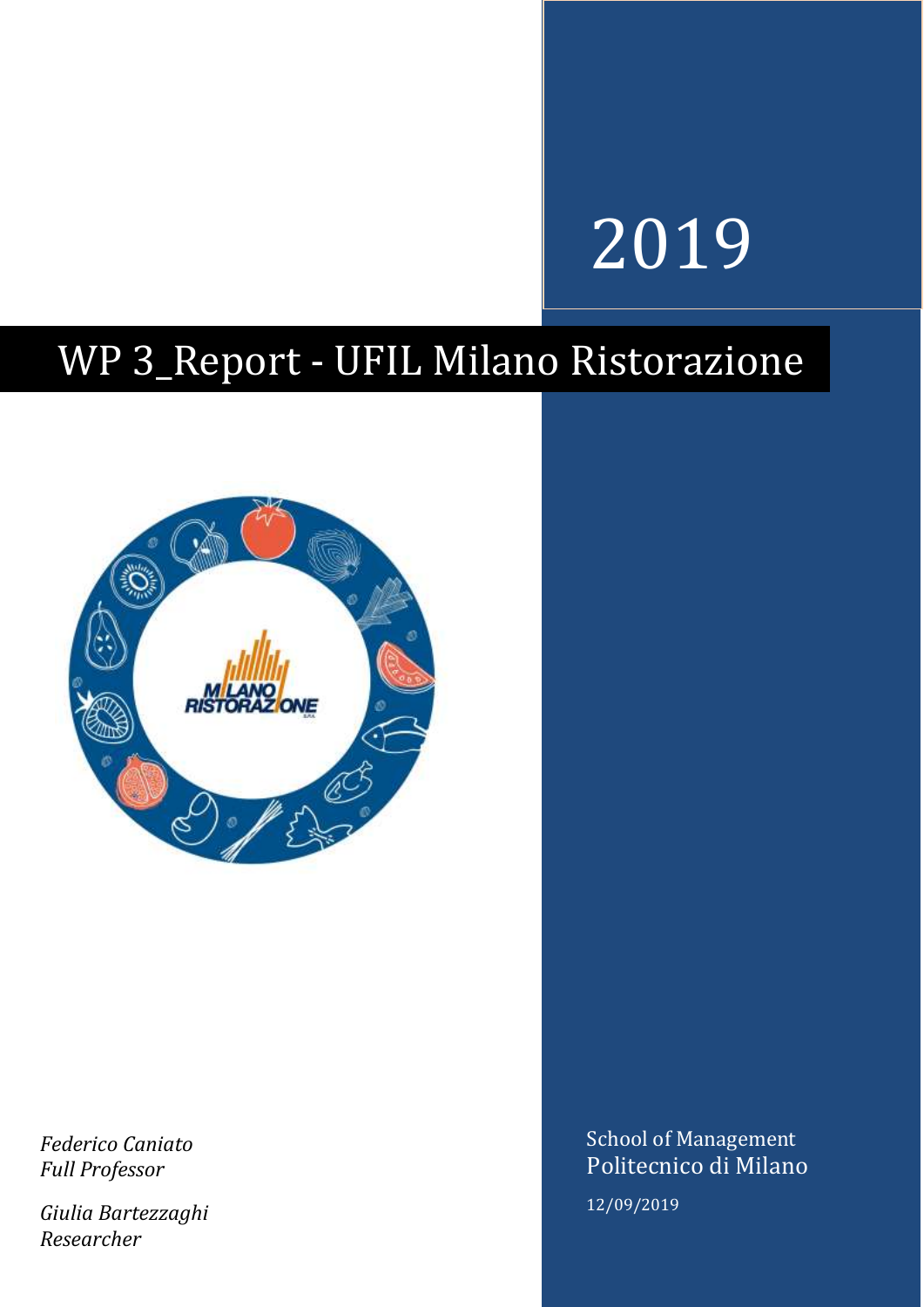### Index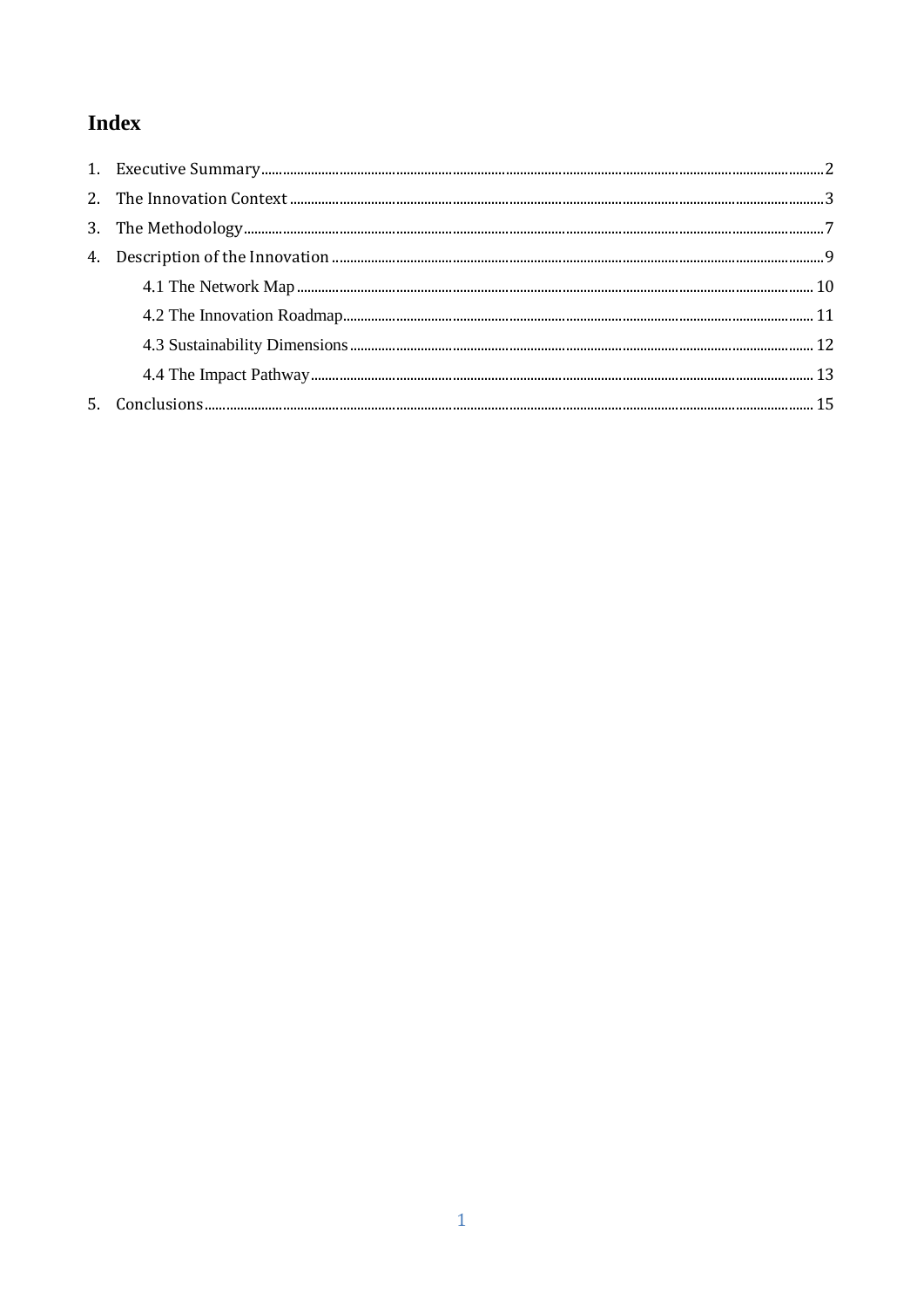#### <span id="page-2-0"></span>**1. Executive Summary**

Within a dynamically changing regulatory environment and along with continuous developments in technologies and urban infrastructure systems, sustainable mobility and green logistics have become priorities in cities' development strategies all around the world. Over the last years, Milan Municipality has significantly invested in this direction, adopting a sustainable urban mobility plan and undertaking several measures to reduce  $CO<sub>2</sub>$  emissions and traffic congestion in the city. Moreover, since 2014 Milan has developed a comprehensive strategy on food for the city of Milan called Milan Food Policy and promoted the adoption of an international pact on urban food policies signed by 200 cities around the world, called Milan Urban Food Policy Pact (MUFPP). Within this context, Milano Ristorazione (MiRi) operates as a large public company that manages catering for a wide network of public schools and prepares meals for elderly nursing homes, elderly at home, disability centers, immigration centers and affiliated private schools in Milan. MiRi provides on average 85.000 meals per day, prepared in 26 kitchen centers and distributed to a network of 437 school canteens.

Over the last years, MiRi has promoted several sustainability initiatives oriented to a more sustainable urban food system, related to, among all, sustainable food procurement, food waste reduction, removal of single use plastic products, children education on healthy nutrition and responsible consumption. In line with its strong commitment towards sustainability, MiRi is now focusing on improving its logistic service and network, making it more resilient to urban shocks and stresses and reducing the environmental impact generated by the fleet of vehicles used for meal delivery from its kitchen centers to school canteens in Milan.

Indeed, the innovation under study deals with reviewing the current public logistic tender for assigning the meal delivery service, by changing existing requirements and introducing new sustainability criteria for selecting logistic providers.

The innovation process involves different stakeholders, who can provide relevant information and insights on the innovation context and/or enable the innovation through policy, programs and tools. They differ for the level of interest in the innovation and the capability to influence the innovation process. The network of stakeholders includes MiRi own staff, children in schools and the parents' delegates (so called "Commissari Mensa") acting as consumers' representatives, teachers and the kitchen staff in schools, Milan Municipality Administration, logistics service providers and experts, technology providers (of vehicles and measurement/monitoring tools applied to the vehicles).

In this innovation process the School of Management of Politecnico di Milano acts as facilitator, supporting MiRi' staff in analysing the problem, understanding the innovation context, identifying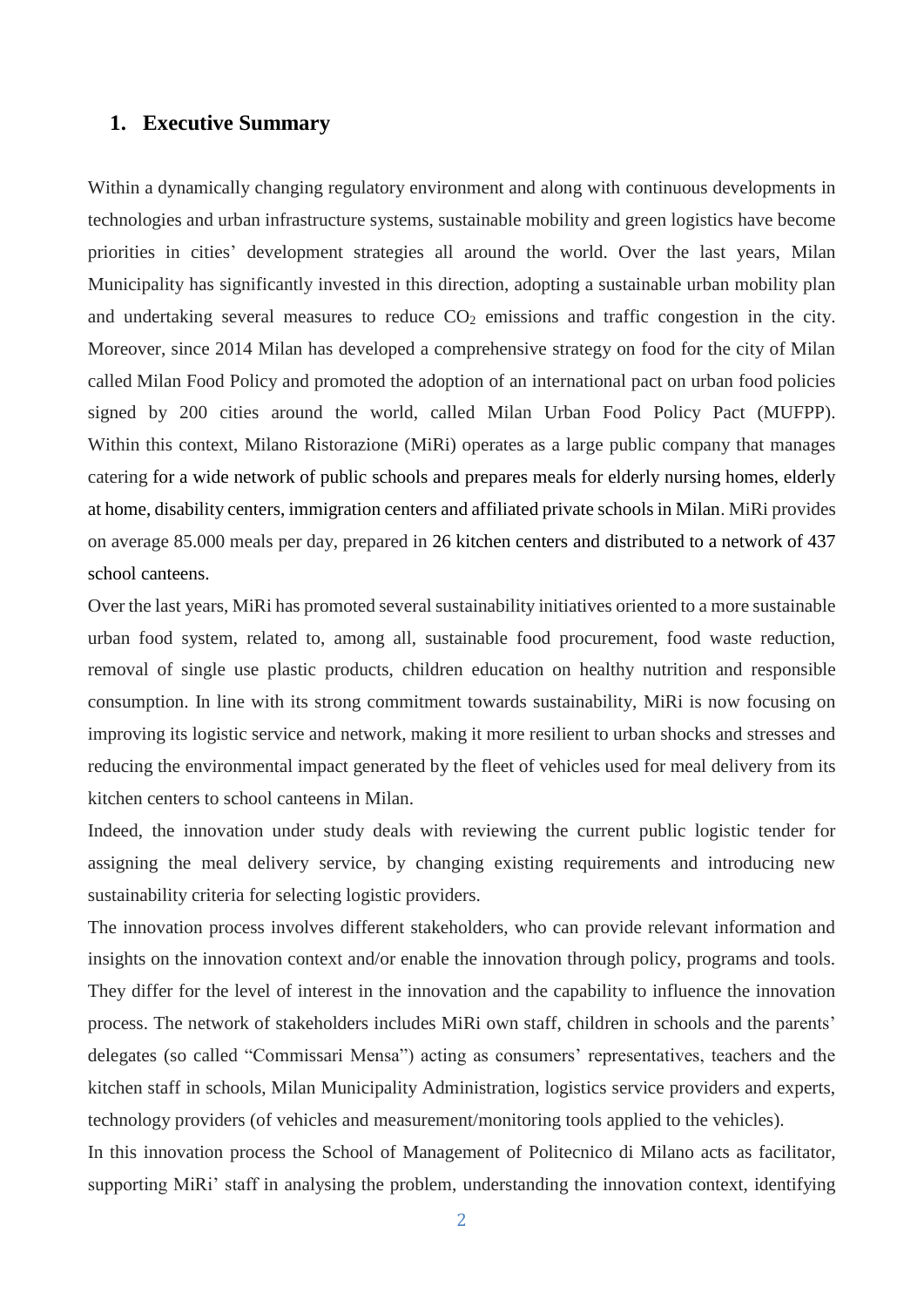and involving key stakeholders and setting the theoretic framework for the new tender.

In order to identify the key sustainability dimensions of the tender to focus on, intense consultations and analysis of constraints were conducted with MiRi staff. In line with URBAL Methodology, interviews with key stakeholders were performed along with a preliminary analysis of best practices and technological innovations in the field of sustainable logistics and the integration of sustainabilityoriented criteria in public tenders. This analysis allowed to develop the conceptual basis for selecting the key dimensions of the tender to focus on and developing the criteria to include in the new tender, which refers to environment, food security, governance, economic and social-cultural sustainability. Based on the key learnings from the interviews, a preliminary impact pathway map was developed, identifying the linkages between the activities and the relative changes introduced by the new logistic tender and the sustainability impacts which could be generated for the benefit of primary users (first of all children in schools) and the overall Milan food system.

Finally, this innovation case study provides useful insights for policy makers to develop a participative model for building tenders with focus on food system sustainability and sustainable logistics. It might influence the debate on the sustainability of the school canteens providing knowledge to public authorities on public contracts with the aim of improving the legislation and ensuring the sustainability of the Milan urban food system.

#### <span id="page-3-0"></span>**2. The Innovation Context**

Founded in July 2000, Milano Ristorazione (MiRi) is a large public company that distributes meals to nursery schools, preschools, primary and secondary public schools as well as elderly nursing homes, elderly at home, disability centers, immigration centers and affiliated private schools in Milan. Its priority mission is to offer children in school safe, healthy, good and nutritious food, along with educational activities on proper nutrition and sustainable consumption.

MiRi provides on average 85.000 meals per day, prepared in 26 kitchen centers and distributed to a network of 437 school canteens. The company employs 837 employees in the kitchen centers and 1.469 employees in the distribution of meals. It offers a variety of more than 9.200 different food menu and 2.300 diets to take care of the multiple religious and cultural diversities and specific nutritional diets of consumers (for example for diabetes, celiac, particular allergies).

MiRi is almost entirely owned by Milan Municipality (99%) and detains the remaining 1% of owned capital shares. Figure 1 illustrates the company's organizational structure and allocation of responsibilities.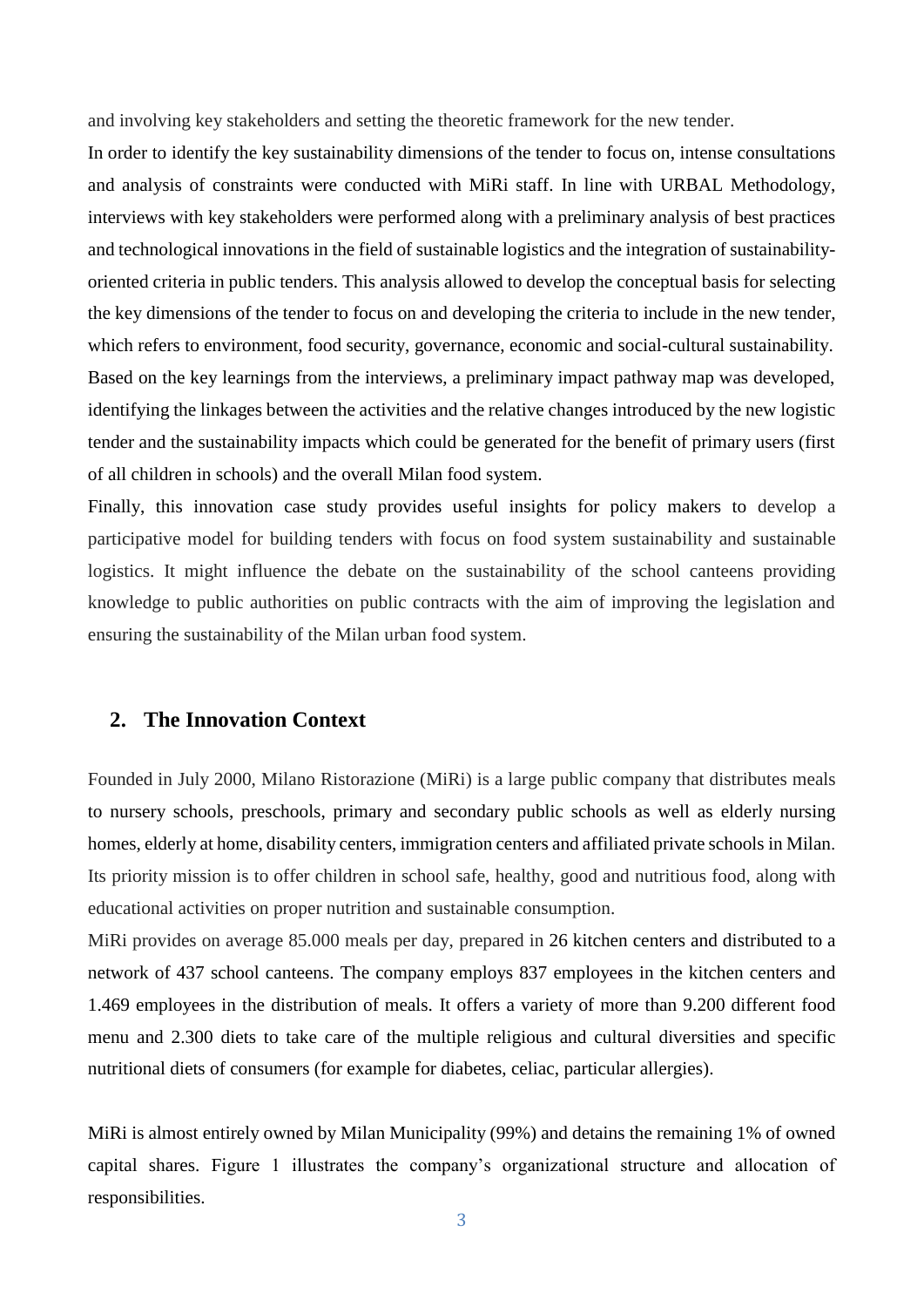

#### *Figure 1: MiRi Organizational Chart*

*Source: own elaboration from MiRi internal documentation*

In order to proactively and timely respond to children' needs, MiRi has developed an innovative governance model, involving in the decision making process parents' delegates, so called "Commissari Mensa", who represent the families of the children attending the schools of the network. The company organizes regular meetings with them throughout the year to share relevant information and collect feedbacks in order to adapt and continuously improve the service and the food menu.

MiRi is actively promoting several activities and innovative projects to improve the sustainability of the whole food chain of the school canteens, regarding the type of food, the procurement process, logistics, processing, transparency policy, waste management, food education for children and parents, training, governance, food safety and food security policy. This commitment towards sustainability is driven by a strong social responsibility of the top management as well as the need to respond to current legislations regulating public administration, both at local, national and European level, which set strict mandatory requirements in terms of food safety, green procurement and  $CO<sub>2</sub>$ emission reduction.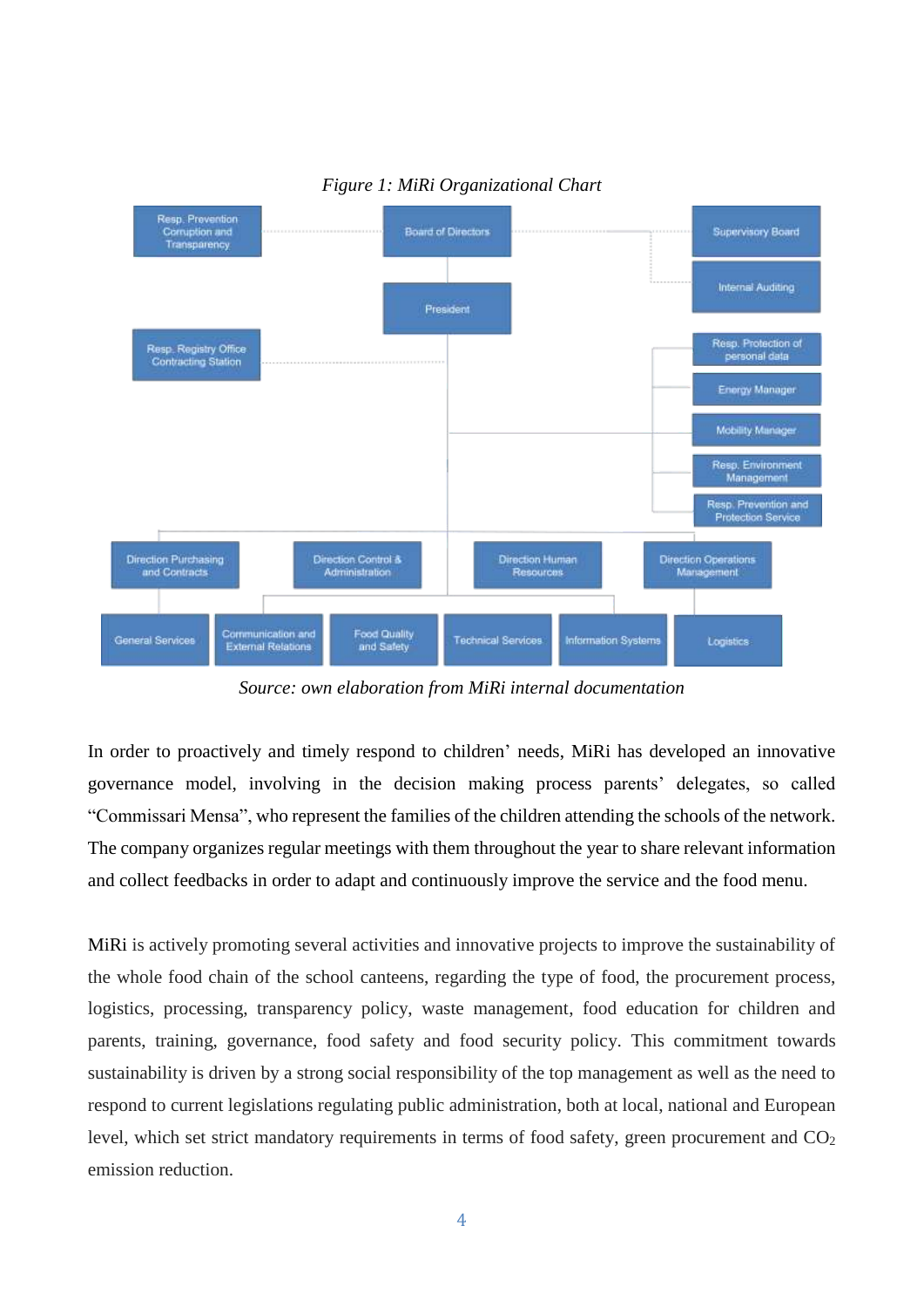In particular, regarding the normative landscape, according to the new procurement code (D. LGs 50/2016), *Green Public Procurement* has become mandatory, implying that public administrations must "integrate environmental criteria at all stages of the purchasing process, encouraging the dissemination of environmental technologies and the development of environmental-relevant products, through research and the choice of results and solutions that have the least possible impact on the environment throughout the entire life cycle". There are minimum environmental requirements, so called "CAM" (Criteri Ambientali Minimi), defined for the various phases of the purchasing process, aimed at identifying the design solution, the product or the best environmental service along the life cycle, taking into account the market availability. Those requirements are defined within the framework of the Environmental Sustainability Plan, "Piano della sostenibilità ambientale"<sup>1</sup>, regulating the consumptions of the sector of the public administration and are adopted by decree of the Minister of the Environment, of the protection of the Territory and the sea. Their application is mandatory by all contracting stations.

This obligation ensures that national green public procurement policy is incisive not only for reducing environmental impacts, but also for promoting more sustainable, "circular" production and consumption models and for spreading the "green" occupation.

Focusing on the local urban context, since 2014 the Milan Municipality has developed a comprehensive strategy on the urban food system, called Milan Food Policy, based on a Memorandum of Understanding signed with Fondazione Cariplo<sup>2</sup>. The Milan Food Policy is focused on five priorities:

- 1. to ensure healthy food and sufficient drinking water as primary nourishment for everybody;
- 2. to promote the sustainability of the food system, by enabling the conditions necessary for managing a sustainable food system and promoting local production and consumption of fresh and seasonal quality food;
- 3. to understand food, by increasing consumer awareness on healthy, safe, culturally appropriate and sustainable food;
- 4. to fight against waste;
- 5. to support and promote scientific agri-food research.

<u>.</u>

<sup>1</sup> <https://www.minambiente.it/pagina/piano-dazione-nazionale-sul-gpp>

<sup>2</sup> <http://www.foodpolicymilano.org/>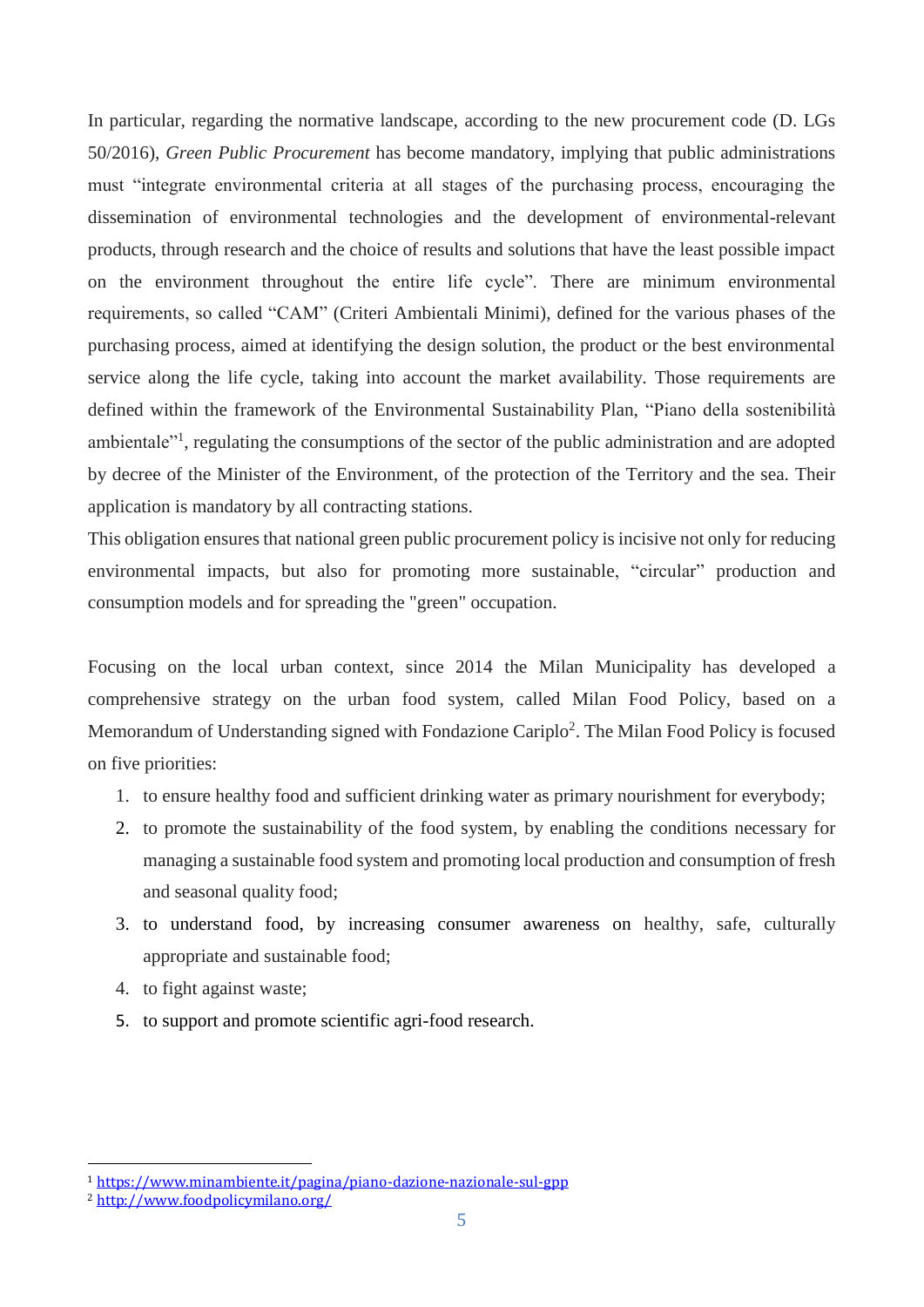Meanwhile the Milan Municipality has promoted the development of an international pact on Urban Food Policies called Milan Urban Food Policy Pact (MUFPP)<sup>3</sup>, which was signed by 200 cities all around the world with the aim of activating joint actions towards more sustainable food systems. Furthermore, in 2017 Milan Municipality has adopted a new urban plan for sustainable mobility, called "Piano Urbano della Mobilità Sostenibile" (PUMS), which contains the strategic guidelines to promote a sustainable, safe and efficient mobility in the city.

In particular, the PUMS sets  $4$  general objectives<sup>4</sup>:

- 1. *Sustainable mobility*: satisfy the mobility needs of residents, companies and other actors, ensuring a sustainable viability and governance of public spaces;
- 2. *Equity, safety and social inclusiveness*: guarantee proper conditions of safety, security, access and information for all;
- 3. *Environmental quality*: promote and improve the environmental sustainability of the mobility system;
- 4. *Innovation and economic efficiency*: valorize the opportunity of innovation and pursue sustainability and efficiency compatibly with the available resources.

The tool of PUMS has been introduced by the national Law number 340 in 2000, which states that its adoption by local Municipal administrations is non mandatory but is an essential requirement to get access to specific national and European funding.

Since the adoption of the PUMS, several measures have been introduced and/or reinforced by Milan Municipality to move towards a more sustainable urban mobility.

In particular, it is important to mention the introduction of "Area C" in 2012, which substituted the previous pollution charge "Ecopass", and more recently in 2019 "Area B" to restrict the access to certain vehicles in specific areas of Milan with the aim of reducing traffic congestion and air pollution, promoting public transport and the conversion to hybrid and electric vehicles.

Those measures set access restrictions for different types of vehicles in the historical center of Milan (Area C) and for the most polluting vehicles in a broader area of the city (Area B), while giving free access to cycles, electric vehicles, mopeds and motor vehicles (motorcycles, motor tricycles and quadricycles), for vehicles transporting disabled or people in need to get to the hospital for emergency.

<sup>4</sup> Piano Urbano Mobilità Sostenibile, 2015:

<u>.</u>

<sup>3</sup> <http://www.milanurbanfoodpolicypact.org/>

[http://download.comune.milano.it/24\\_03\\_2015/Documento%20di%20Piano%20febbraio%202015%20\(14272](http://download.comune.milano.it/24_03_2015/Documento%20di%20Piano%20febbraio%202015%20(1427206289866).pdf) [06289866\).pdf](http://download.comune.milano.it/24_03_2015/Documento%20di%20Piano%20febbraio%202015%20(1427206289866).pdf)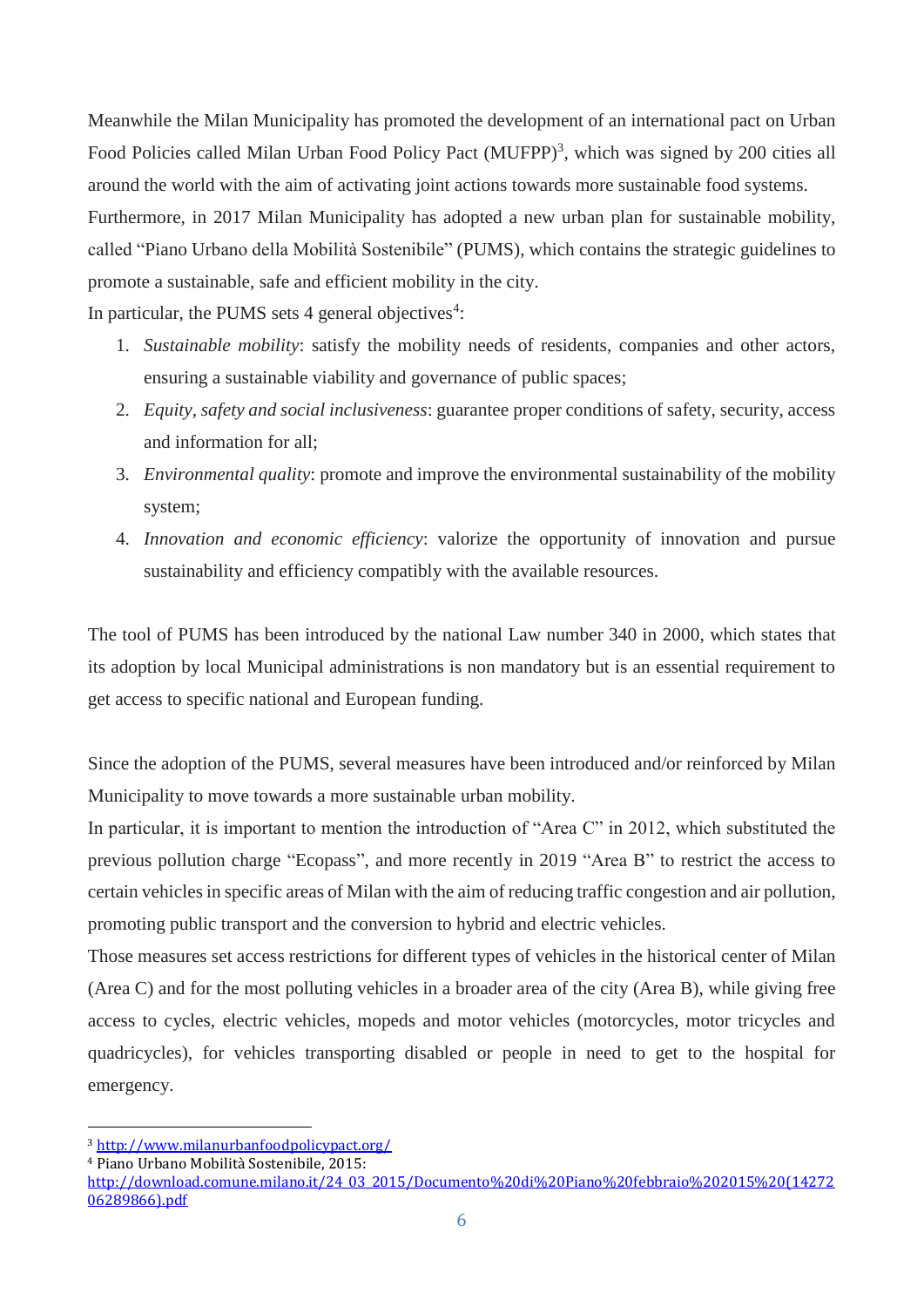Moreover, in 2018 Milan Municipality joined the "100 Resilient Cities" Program, pioneered by The Rockfeller Foundation, aimed at supporting cities around the world to integrate resilient measures in their urban development strategies to be able to prevent and face existing and emerging environmental, social and economic urban shocks and stresses (for instance related to poverty, unequal access to public services, flooding, air pollution and climate change).

Indeed, as the other cities involved in the program, in 2017 Milan appointed a *Chief Resilience Officer*, Dr. Piero Pellizzaro, who is in charge of leading the city's resilience efforts, coordinating actions with the other Milan Municipality Directions<sup>5</sup>.

Within this normative context and along with the evolution of the market, MiRi has been rethinking its logistics system in order to make it more sustainable, safe and efficient, in line with the strategic directions of the urban mobility plan adopted by the Milan Municipality.

In particular, the innovation under study is the development of an innovative public tender for the logistic service of meal distribution from MiRi's kitchen centers to its wide network of school canteens around the city of Milan, which integrates sustainability parameters as selection criteria of the logistic service providers. Therefore, the tender aims at promoting a more sustainable logistic system, which takes into account Milan Municipality's new traffic regulations and, more generally, its urban mobility, environmental and resilience policies as well as MiRi's constraints in order to safely, timely and consistently supply its kitchens and deliver the meals from these kitchens to its network of almost 440 decentralized canteens.

#### <span id="page-7-0"></span>**3. The Methodology**

<u>.</u>

In line with URBAL Methodology, multiple research methods have been applied along the innovation process, following a step-by-step approach:

1- Review of scientific and sectoral literature related to innovative trends in the logistics market as well as MiRi internal and public tender documentation. In particular, we analysed existing and emerging technological and "green" solutions adopted in logistics and applied to the urban context. For the internal analysis we analysed the documentation describing MiRi' school canteen network and logistic system and the details and mechanisms of the previous public tender.

<sup>5</sup> <https://100resilientcities.org/building-resilience-milans-2030-city-plan/>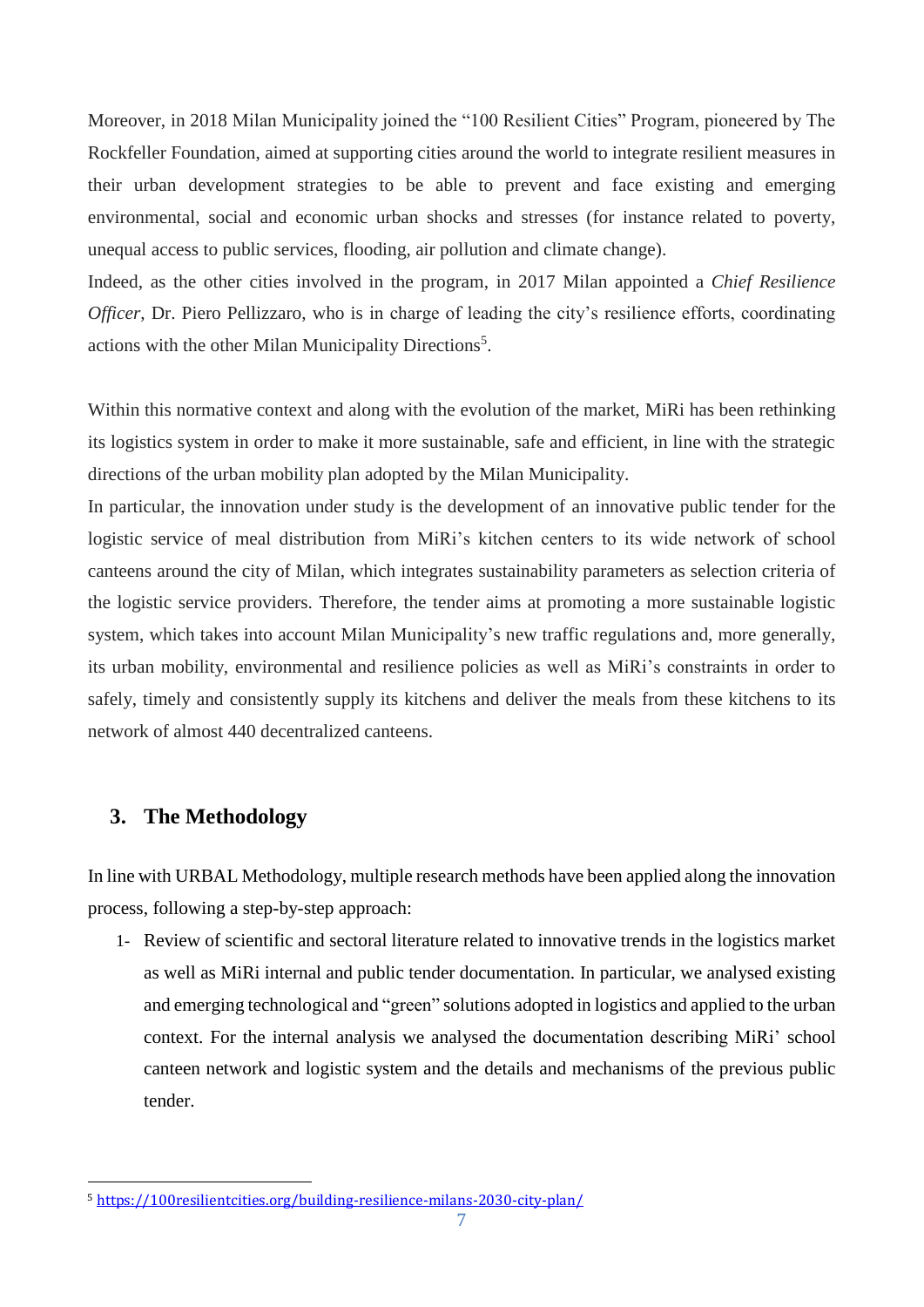- 2- Analysis of the local regulation system related to Milan urban mobility system (PUMS) and resilience policies.
- 3- Semi-structured interviews with founding innovator (MiRi own staff) and other stakeholders to collect information relevant to the innovation process. In order to gather a complete understanding of the current logistic and procurement strategy of MiRi and the public tender process and mechanisms, several Directors were interviewed and involved in operative meetings. Moreover, two experts in logistics were interviewed to get insights on current available technological solutions and urban infrastructure system as well as understand emerging trends towards sustainable logistics and principal drivers and barriers in this direction.

Furthermore, in order to deeply understand the needs and expectations of the logistic provider (to whom the public tender is addressed), we interviewed CLO Logistics, current logistic provider of MiRi. Finally, we investigated the perspective of the policy maker to understand the regulatory context and the future strategic directions regarding urban mobility and resilience policy.

4- Operative meetings and brainstorming sessions with MiRi's Directors were conducted to understand challenges and areas of improvement in the current logistic system, identify the key dimensions of the tender to focus on and the criteria to be included in the new tender.

Throughout the innovation process, the School of Management of Politecnico di Milano has been participating as a facilitator, providing knowledge on sustainability issues and scientific analysis with a multidisciplinary approach.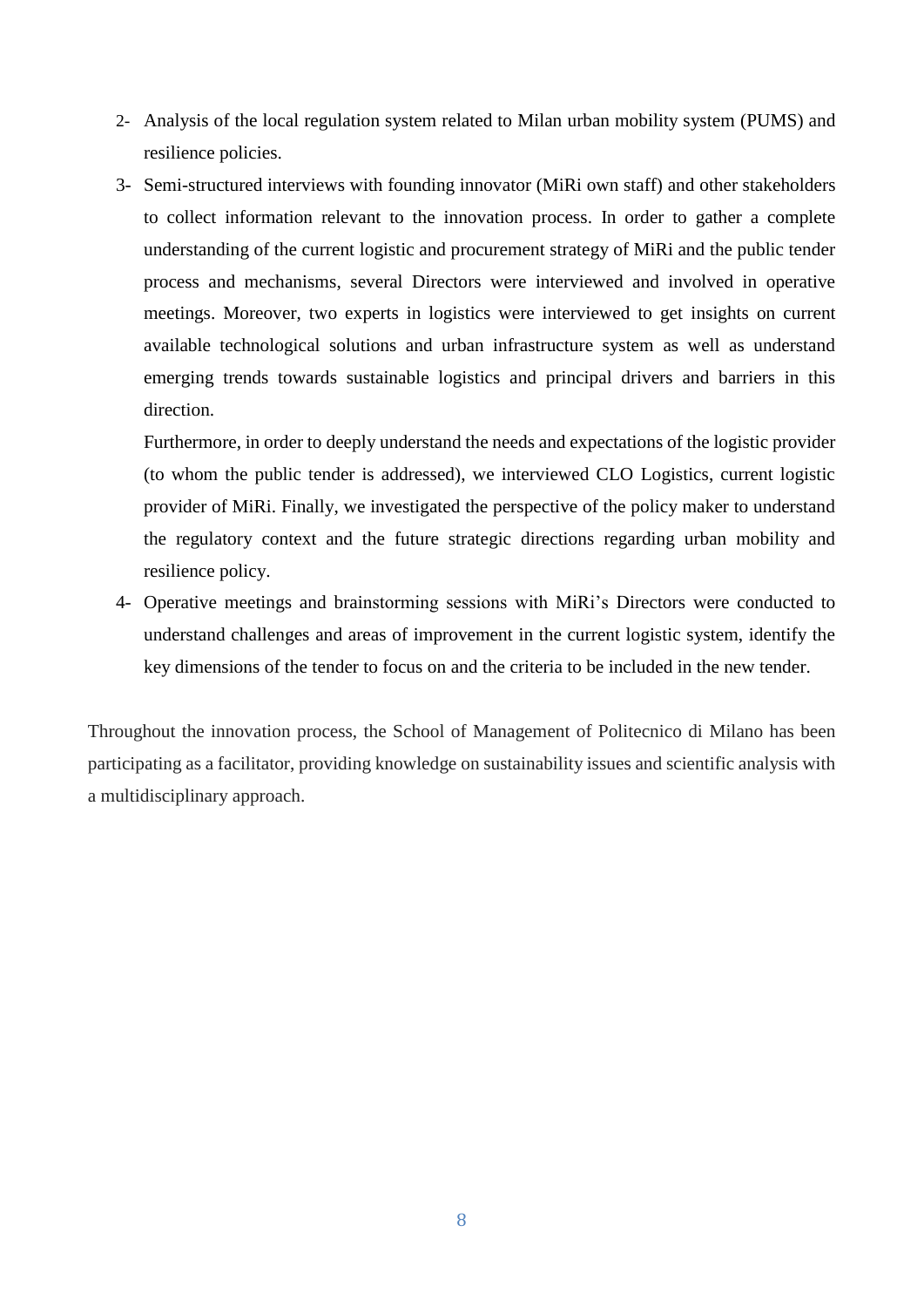#### *Figure 2: Methodology*



\*Job titles at the time when the interviews were conducted, which could have changed after the last election of the Board of Directors in June 2019

#### <span id="page-9-0"></span>**4. Description of the Innovation**

Given the regulatory context and the recent changes in the Milan landscape, Milano Ristorazione is now focusing on promoting sustainable logistics as part of its commitment and overall strategy towards more sustainable urban food systems.

Indeed, MiRi's public procurement policy and meal distribution system for school canteens can strongly improve the sustainability of the urban food system mainly for the following reasons: a limited number of actors manages large amounts of food that are produced in advance, regulating procurement and logistics processes with long-term contracts and throughout tenders.

Over the last years, MiRi replaced plastic tableware with a biodegradable and compostable alternative, facilitated the procurement of local and organic products in its public tenders and introduced Fair Trade products. Its work focuses mainly on children who receive a healthy, good and nutritious meal along with educational activities regarding sustainability, waste prevention and sociocultural integration. Now, as part of its sustainability strategy, MiRi is willing to innovate the requirements included in the public logistic tender for the service of meal distribution from its kitchen centers to the network of school canteens in Milan, by introducing sustainability criteria.

According to URBAL Methodology, in the following paragraphs the innovation is described considering the stakeholders involved in the process, the timeline of the innovation, the key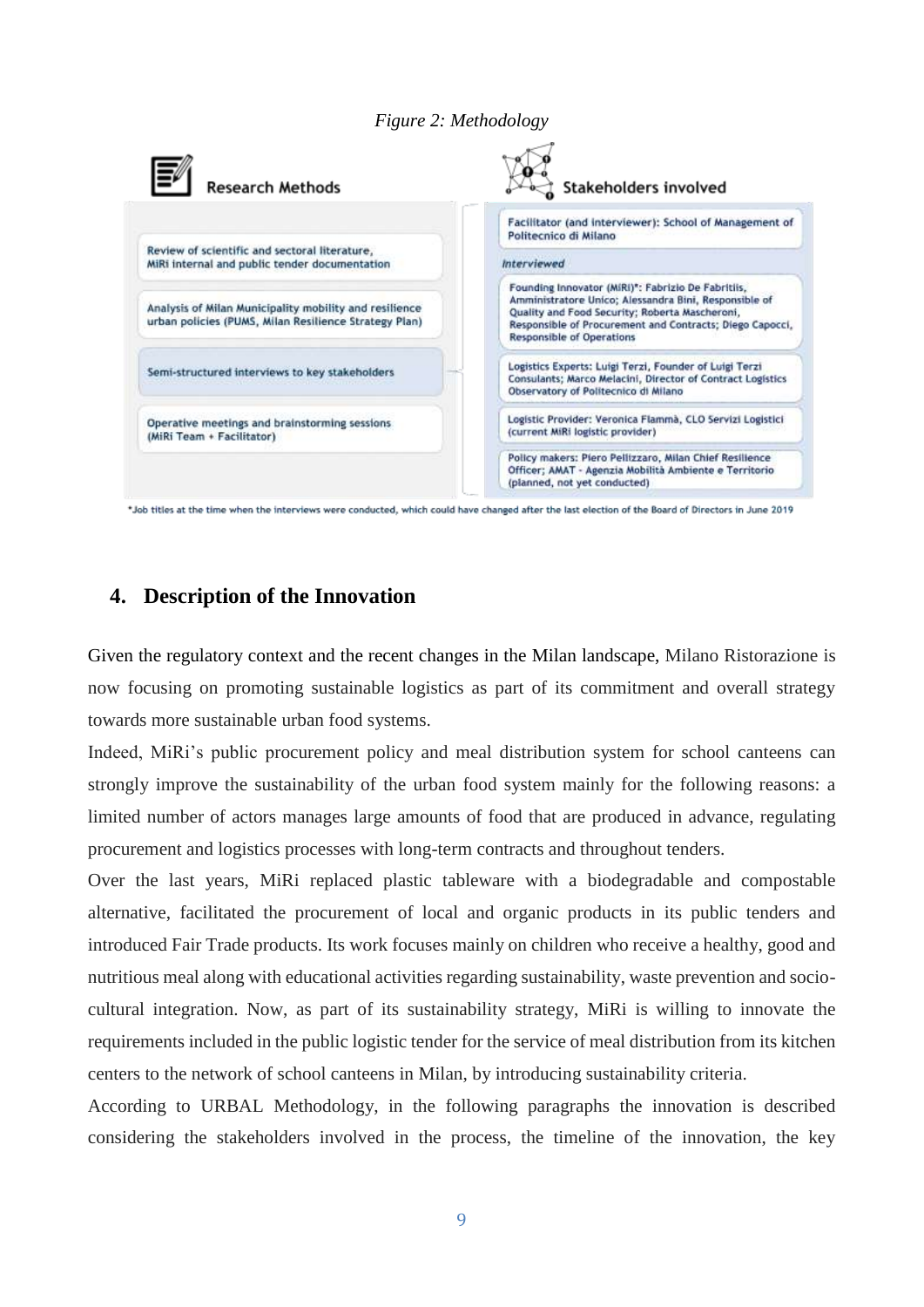sustainability dimensions the innovation focuses on and the impact pathway, which builds linkages between innovation' activities, relative changes and the sustainability impacts generated.

#### <span id="page-10-0"></span>**4.1 The Network Map**

The innovation process involves different stakeholders, who can provide relevant information and insights on the innovation context and/or enable the innovation through policy, programs and tools. The network of stakeholders includes MiRi own staff, children in schools and the parents' delegates ("Commissari Mensa") acting as consumers' representatives, teachers and the kitchen staff in schools, Milan Municipality Administration, logistics service providers and experts, technology providers (of vehicles and measurement/monitoring tools).

Applying the stakeholder analysis framework by Reed et al. (2009), it is possible to classify stakeholders according to their interest in the innovation (high/low) and power/influence in the innovation process (high/low). In particular, the "key players" are those who have both a high interest and strong influence in the innovation, therefore should be managed closely, engaged and consulted regularly and eventually involved in the decision making process.



#### *Figure 3: Network Map*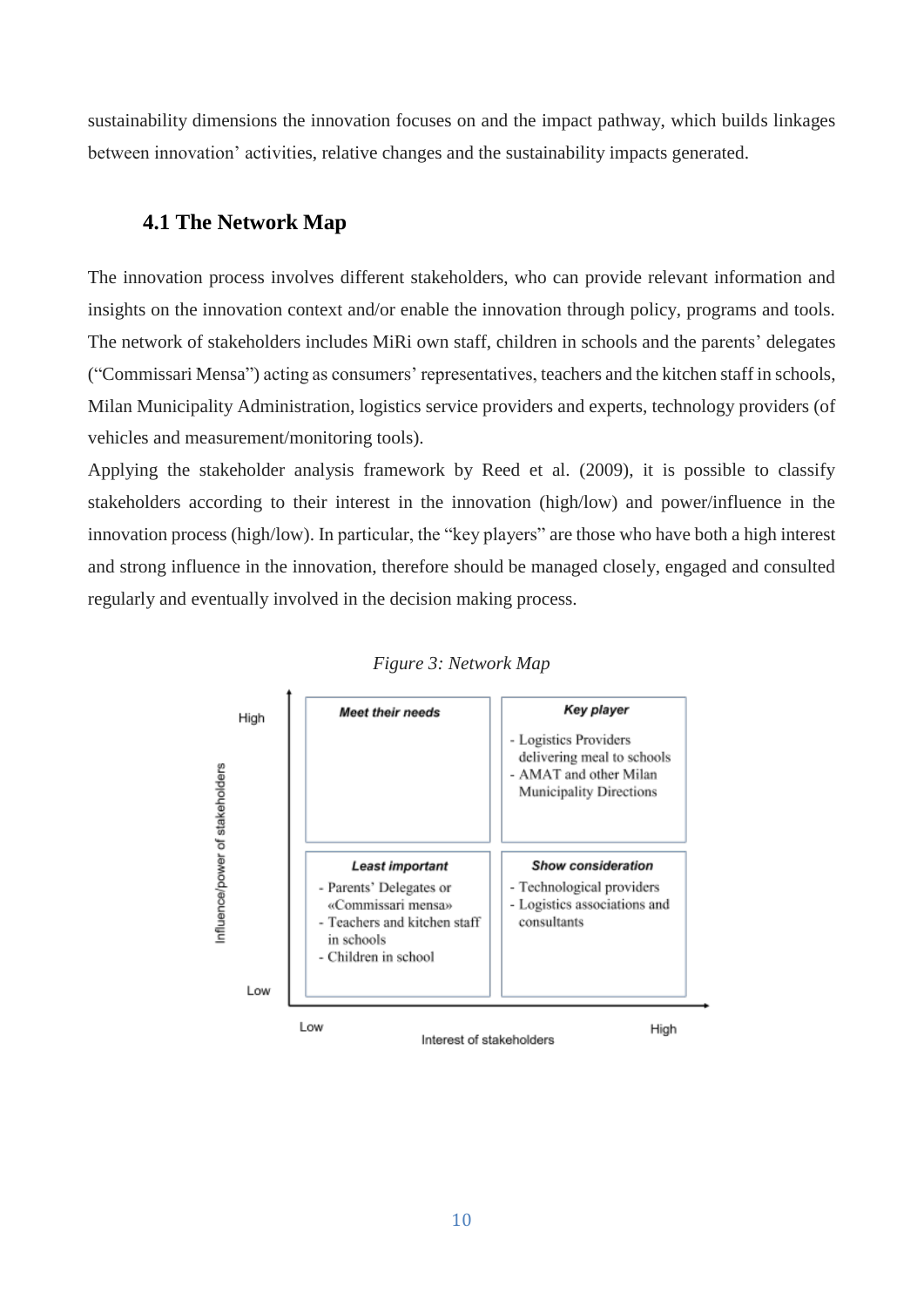#### <span id="page-11-0"></span>**4.2 The Innovation Roadmap**

In the original work plan, the public tender was expected to be ready in March 2019 in order for logistic service providers to respond to the call by June 2019. However, due to the recent elections of the new board of directors in June 2019, the publication of the new tender has been postponed to 2020, thus affecting the ongoing innovation process.

In order to prepare the public tender, consultations and analysis of constraints were conducted. In line with the URBAL Methodology, interviews with key stakeholders were performed over the last months along with a preliminary analysis of best practices and technological innovations in the field of sustainable logistics and the integration of sustainability-oriented criteria in public tenders. This analysis allowed to developed the conceptual basis for identifying the key dimensions of the tender to focus on and developing the criteria to include in the new tender. The next step in the innovation process will be the organization of the participatory workshop with key stakeholders to validate the innovation pathway and the tender's criteria, expected to occur in the upcoming autumn 2019.

The chronogram helps visualize the roadmap of the innovation, identifying and understanding the interconnections between the overall *innovation steps*, the *events during the innovation process*, *unexpected events* occurred affecting the process, relevant *external events* affecting the context of the innovation and *URBAL project development.*



*Figure 4: The Chronogram*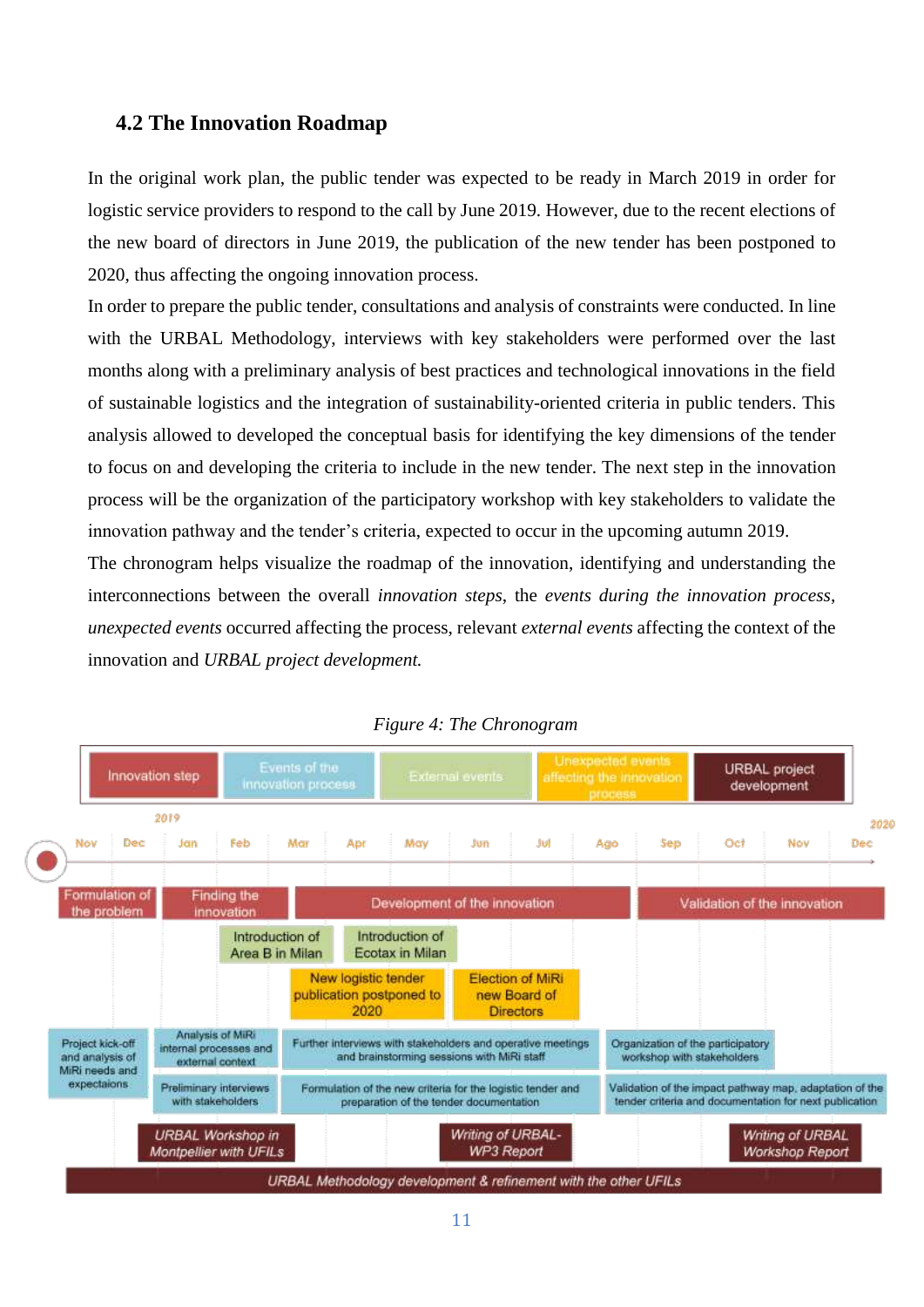#### <span id="page-12-0"></span>**4.3 Sustainability Dimensions**

Currently, the logistics service is managed by four providers serving four different areas of Milan, employing 120 small trucks (30 km daily on average). The decision to allocate the service to different providers was made to efficiently cover the wide network of school canteens around the city, reduce the risk of low quality service due to bad performance of the logistic providers and guarantee its continuity. The previous tender set certain requirements for the vehicles, including: useful capacity not less than 1000 KG, diesel as power supply, minimum category Euro 4.

There are a few rewarding criteria included in the previous tender, some of which in the direction of sustainability:

- *-* availability of the greatest number of vehicles;
- *-* guarantee the use of Euro 5 class vehicles;
- *-* guarantee the use of vehicles powered by Methane;
- *-* guarantee the exclusive use of the vehicles in favor of Milano Ristorazione.

For the next public tender, MiRi is willing to review those criteria in compliance with the most recent changes in the regulatory environment related to Milan mobility and environmental policy, integrating additional sustainability parameters.

According to URBAL Sustainability framework, specific sustainability sub-dimensions were identified as most relevant for the innovation under study, related to the macro-dimensions of *Environment*, *Food Security*, *Economic, Governance*, *Social-Cultural*.



#### *Figure 5: MiRi's relevant Sustainability Dimensions*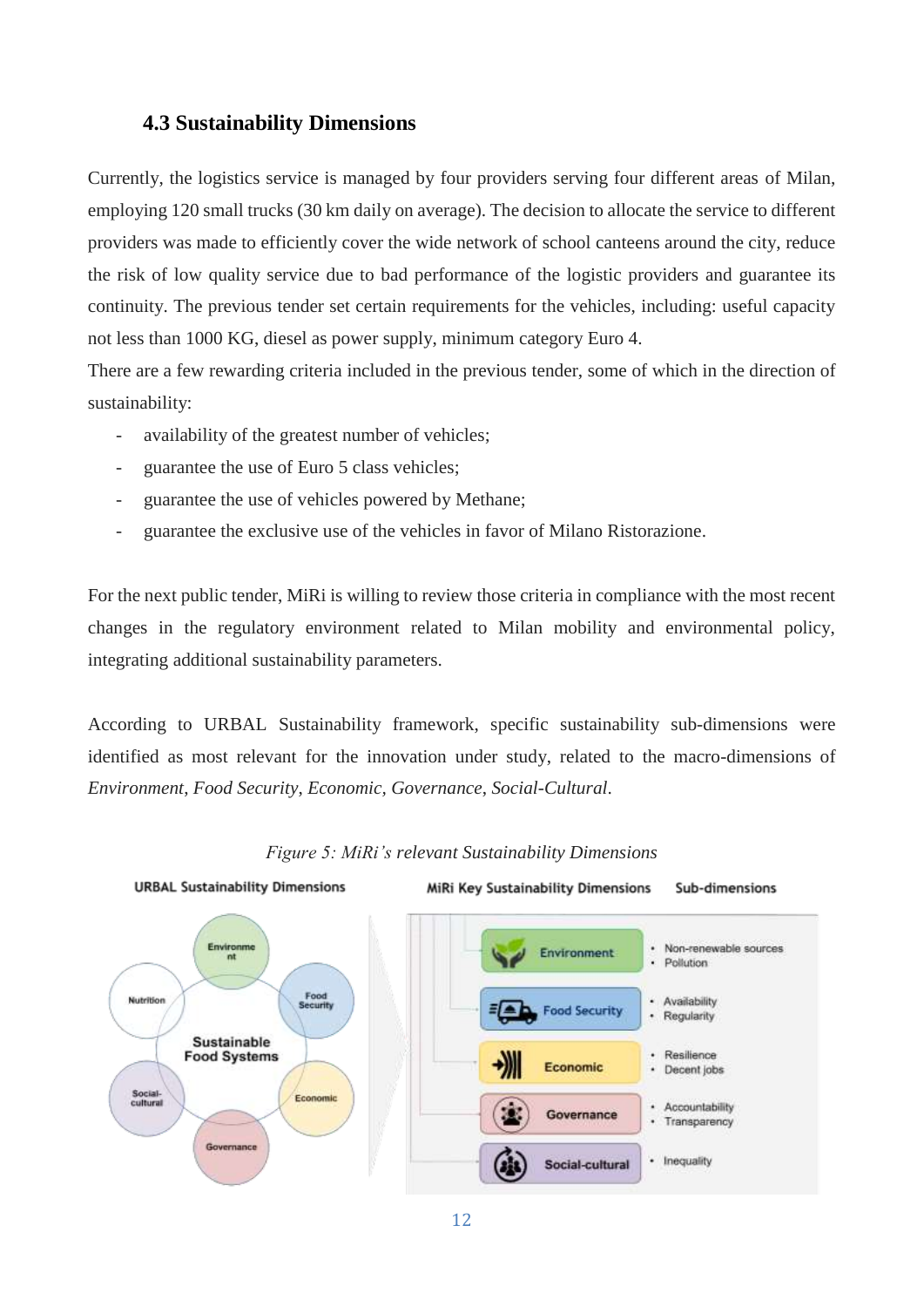In particular, those sustainability sub-dimensions were identified as connected and potentially impacted by the parameters of the new logistics tender, as illustrated below:

- *- Environment: non-renewable sources and pollution*
	- The logistic tender might integrate  $CO<sub>2</sub>$  emission reduction criteria and reconsider means of transport in favor of more sustainable solutions, along with the review of MiRi transportation plan;
- *- Food Security*: *availability* and *regularity*

The logistic tender must integrate requirements to ensure a continuous and regular meal distribution service to all school canteens of the network on a daily basis;

*- Economic*: *resilience* and *decent jobs*

In this case, resilience is considered as the capability of logistic providers to promptly respond to unexpected events, such as road congestion due to a car accident or difficult mobility as a consequence of deluge or snowfall, in order to guarantee the regular meal delivery service to schools.

From an economic perspective, for the logistic tender MiRi must consider the trade-off between the willingness to invest in more environmentally sustainable logistics service and infrastructure and the need for an economically efficient logistic system with rigid budget constraints.

Moreover, decent work conditions for truck drivers must be ensured and could be improved in the logistic provider contracts, considering different social sustainability aspects (such as appropriate remuneration, adequate training, etc.).

*- Governance*: *transparency* and *accountability*

The logistic tender could introduce measurement and monitoring systems to ensure the transparency and the traceability of the logistic service and keep track of energy consumption and CO<sup>2</sup> emission generation.

*- Social-cultural: inequality*

The logistic tender can include measures to promote diversity and reduce inequality in the work environment.

#### <span id="page-13-0"></span>**4.4 The Impact Pathway**

Based on the preliminary literature analysis and the key learnings from the interviews with the various stakeholders, we identified the key dimensions to focus on and for each dimension one or more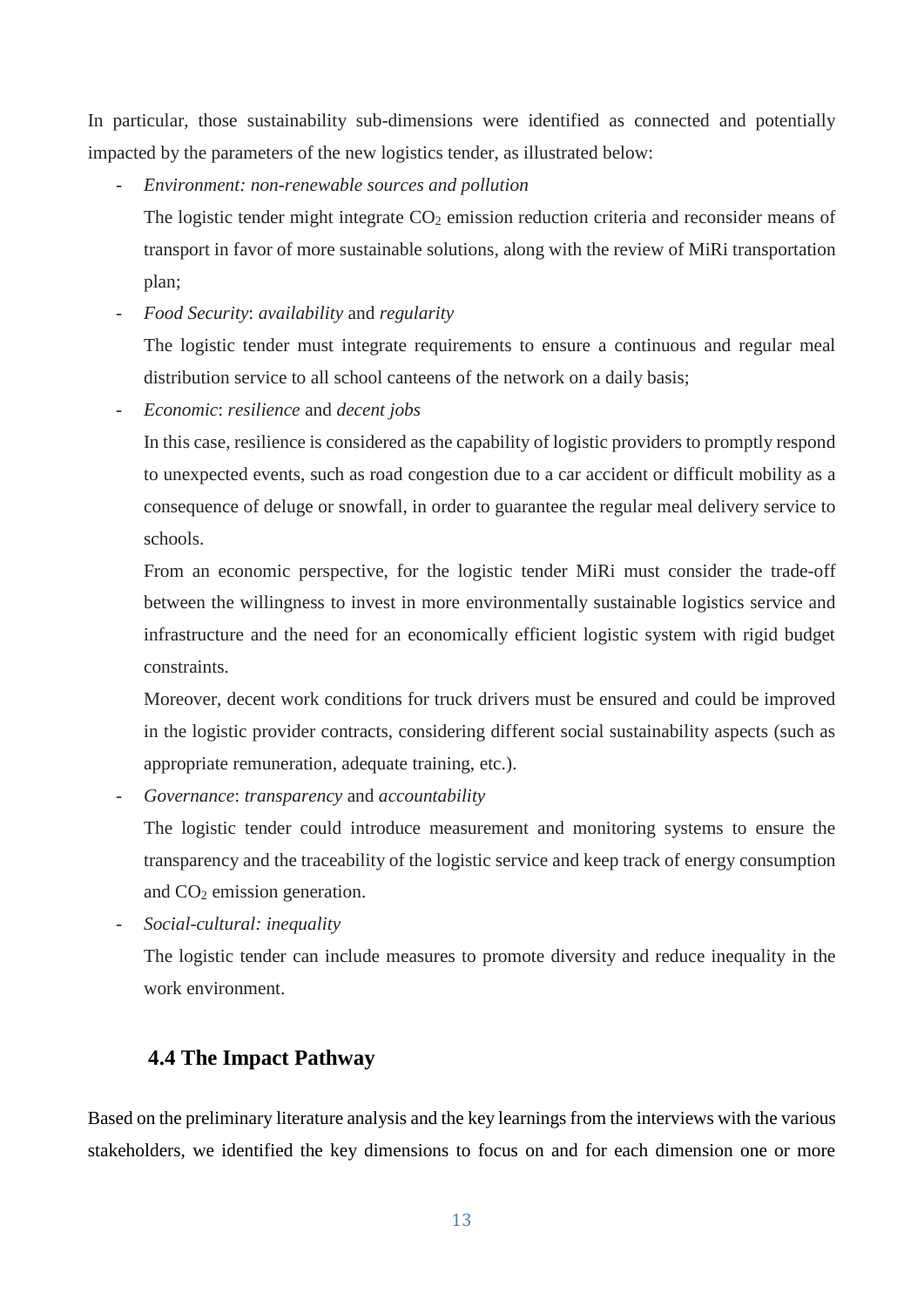criteria to be included in the new logistic tender. The criteria can be either mandatory requirements or rewarding criteria for the logistic provider participating to the tender.

| <b>Dimensions</b>          | <b>Mandatory requirements</b>                                                 | <b>Rewarding criteria</b>                                              |
|----------------------------|-------------------------------------------------------------------------------|------------------------------------------------------------------------|
|                            |                                                                               | Vehicles less polluting than Euro 6 (e.g.                              |
| Features of the fleet of   | Vehicles Euro 6.2/6D diesel                                                   | methane, hybrid methane-diesel, electric                               |
| vehicles                   | (minimum threshold)                                                           | vehicles) with warranty of correct                                     |
|                            |                                                                               | functionality and continuity of use                                    |
|                            |                                                                               | Vehicles with tools for measuring trucks'                              |
| Measurement and            |                                                                               | Vehicles with geolocation system routes and saturation as well as fuel |
| monitoring of transports   | (GPS) to optimize routes and                                                  | consumption and C02 emissions.                                         |
| and impacts                | track&tracing                                                                 | Sharing data with MiRi.                                                |
|                            | Training programs for employees<br>(truck drivers) about health and<br>safety | Additional services for employees (e.g.                                |
| Training and other         |                                                                               | training programs on correct posture                                   |
| services for employees     |                                                                               | during transport and handling of goods,                                |
|                            |                                                                               | forms of integrative insurance)                                        |
|                            | Compliance with contractual and                                               |                                                                        |
| Labor contracts            | contributory obligations, ISTAT Gender diversity                              |                                                                        |
|                            | indexing                                                                      |                                                                        |
|                            |                                                                               | Use of vehicles in the hours not used for                              |
|                            |                                                                               | the meal delivery service to the schools of                            |
|                            | Coverage of MiRi logo during                                                  | the MiRi network for other purposes                                    |
| Non exclusive use of       | alternative uses, guarantee of                                                | useful to the community (e.g. sharing of                               |
| vehicles                   | vehicle cleaning, information                                                 | vehicles for the use of logistic                                       |
|                            | sharing with MiRi                                                             | cooperatives' members; recovery and                                    |
|                            |                                                                               | redistribution of products and meals in                                |
|                            |                                                                               | excess to the Onlus of the territory)                                  |
|                            | Duration of contract with Contract of 3 years plus possible                   |                                                                        |
| logistic providers         | renewal for 2 years                                                           |                                                                        |
| <b>Resilience measures</b> | Availability of back-up vehicles                                              | Operative unit to coordinate and manage                                |
|                            | in the fleet for emergencies                                                  | unexpected events/emergencies                                          |

*Table 1: The new logistic tender's dimensions and criteria*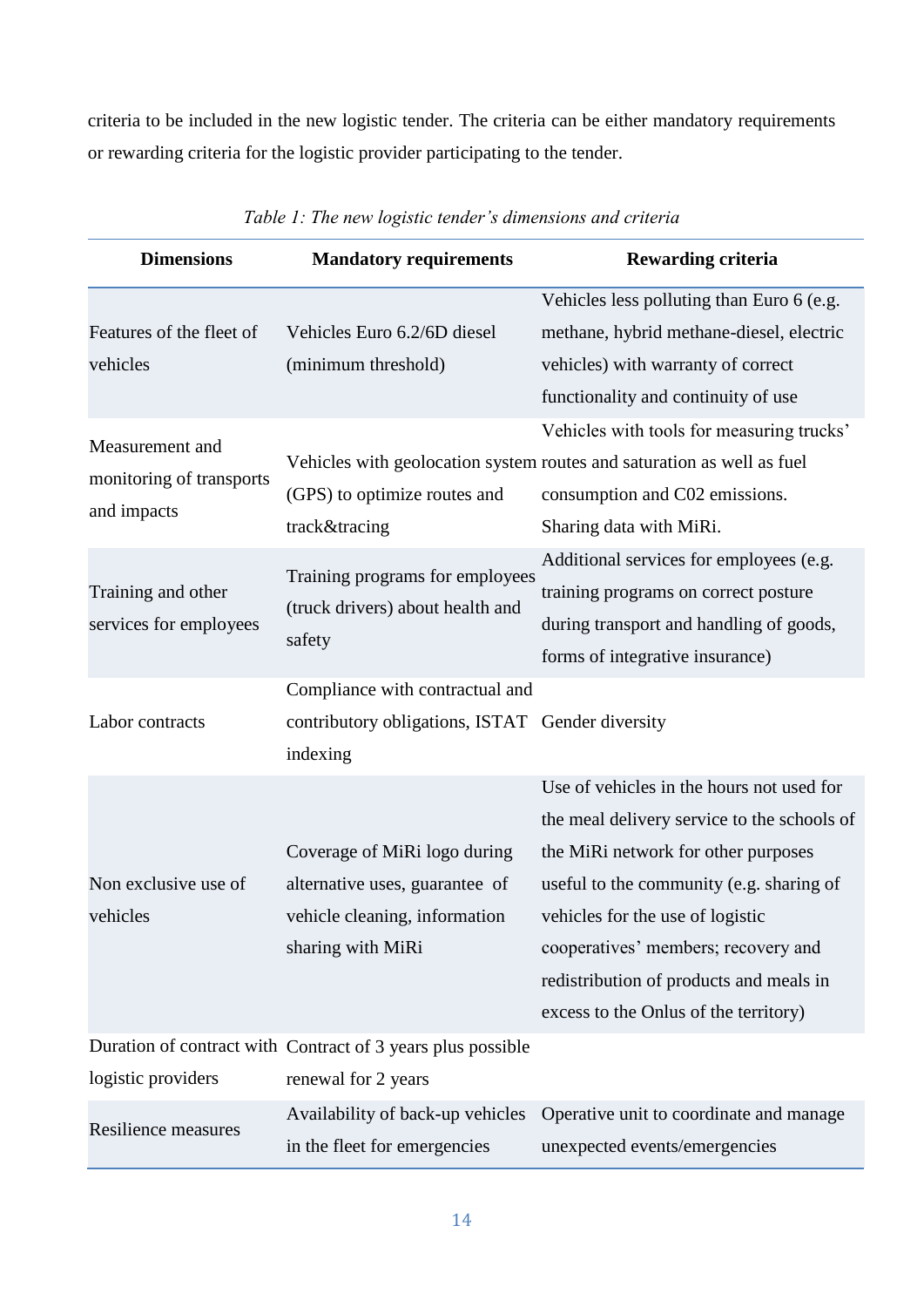Having defined the key dimensions and criteria for the new logistic tender, we built an *impact pathway map*, which visualizes the *activities* related to the new logistic tender (first level), the *changes* from these activities (second level) and the relative *impact*s on sustainability.

In particular, the identified changes refer to the new criteria included in the logistic tender, which can be *mandatory* (red color) or *rewarding* (grey color). Each criterion can have a potential impact on the different sustainability dimensions identified as relevant for the logistic tender, codified in the map by using different colors (Environment; green; Economic: yellow; Food Security: light blue; Governance: pink; Social-cultural: violet).

The map is accessible at the following link:<https://mm.tt/1304833607?t=NgMVaQLlBE>



#### *Figure 6: Impact Pathway Map*

#### <span id="page-15-0"></span>**5. Conclusions**

The innovation described is a paradigmatic example of an innovative project promoted by a public entity, which involves various public and private stakeholders and along its path faces multiple challenges linked to the external changing environment and internal administration processes. Thus, as underlined by the preliminary impact pathway map, this innovation does have the potential to generate powerful sustainable impacts for the benefit of children in schools (the main target) and the whole urban system, providing useful insights for the policy maker.

Indeed, overall the expected impacts of the innovation are: